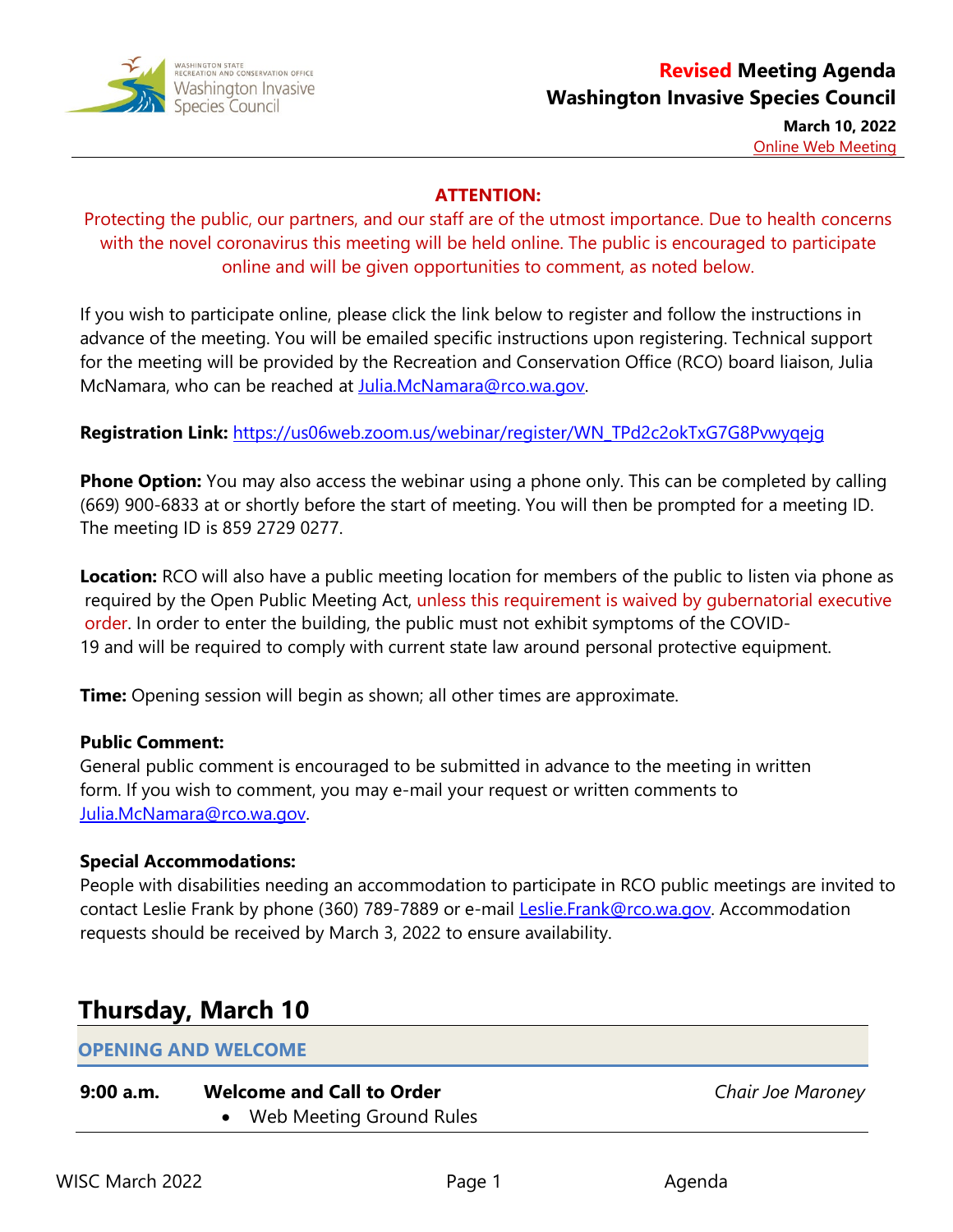- Review and Approval of Agenda (*Decision*)
- Approval of December 2021 Minutes (*Decision*)

#### **HOT TOPIC AND STAFF REPORTS**

- **9:10 a.m. 1. Welcome of Brock Milliern, Recreation and Conservation Office Policy and Legislative Director** *Chair Joe Maroney* **9:30 a.m. 2. Executive Coordinator's Report** *Justin Bush*
- **10:00 a.m. 3. European Green Crab Emergency Measures** *Member Allen Pleus*
- **10:30 a.m. 4. Lummi Nation European Green Crab Declaration of Disaster and Task Force** *Karl Mueller*

### **DISCUSSIONS, DECISIONS, AND UPDATES**

| 11:00 a.m.  | <b>10-Minute Break</b>                                                                                                |                                          |
|-------------|-----------------------------------------------------------------------------------------------------------------------|------------------------------------------|
| 11:10 a.m.  | 5. European Green Crab Dispersal Research Update                                                                      | P. Sean McDonald                         |
| 11:30 a.m.  | 6. Council Discussion on European Green Crab<br><b>Emergency</b>                                                      | All                                      |
| 11:40 a.m.  | 7. Vessel Incidental Discharge Act (VIDA) and U.S.<br><b>Coast Guard Update</b>                                       | Member<br><b>Alexandra Mostrom</b>       |
| 12:00 p.m.  | Lunch                                                                                                                 |                                          |
| 12:30 p.m.  | 8. State Agency Supplemental Budget and Legislative<br><b>Update</b>                                                  | All                                      |
| 12:50 p.m.  | 9. Better Common Names Project and Discussion                                                                         | Member<br><b>Todd Murray</b>             |
| 1:10 p.m.   | <b>10. Recreation and Conservation Office Board/Council</b><br><b>Diversity, Equity, and Inclusion Survey Results</b> | Deputy Director<br><b>Scott Robinson</b> |
| $1:30$ p.m. | <b>Ten-Minute Break</b>                                                                                               |                                          |
| 1:40 p.m.   | <b>11. Invasive Species Impacts to Transportation</b><br><b>Infrastructure</b>                                        | Member<br>Ray Willard                    |